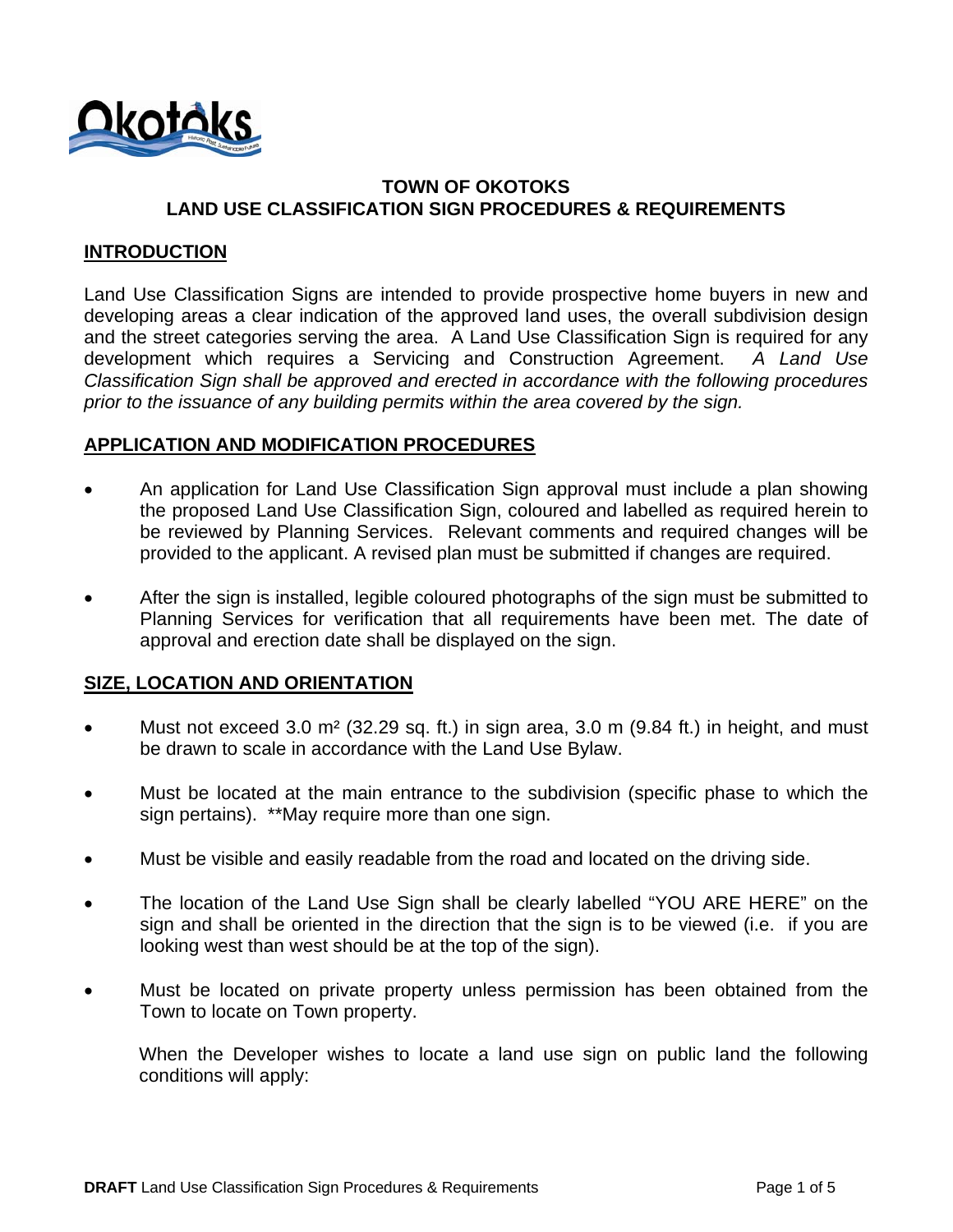- 1. Ensure proper rehabilitation of site so that once the sign is removed, the landscaping will be rehabilitated to the satisfaction of Open Spaces, prior to the approval of the FAC: (Final Acceptance Certificate); and
- 2. Extend the terms of the FAC so that if the sign location is required longer than the typical FAC period, then the public site will remain the responsibility of the applicant and no FAC will be provided until the sign is removed and landscaping rehabilitated.
- 3. All maintenance and repairs of the land use sign and immediate area will be the responsibility of the Developer.
- The location shall be in an area that is approved by the Town and must not impede traffic or pedestrian visibility.
- The sign shall be anchored in such a manner that it cannot easily be removed (e.g. not be located on skids) to the satisfaction of the Town. The application plan should detail the manner in which the sign is anchored to the ground.

## **SIGN REPAIR, REPLACEMENT AND REMOVAL**

• A Land Use Sign shall remain in place until the issuance of the last Final Acceptance Certificate and eighty percent of the lots/units are occupied. If a Land Use Sign is damaged, vandalised or prematurely removed, it is the responsibility of the Developer to repair or replace the sign within two weeks time or as soon as is practicable if conditions prevent installation. Should the Developer wish to update the sign, then a new application should be made.

## **CONTENT**

ALL LAND USE SIGNS SHALL CONTAIN THE FOLLOWING INFORMATION:

SUBJECT AREA: Subject area will be outlined by red dashed line.

TITLE: Land Use Sign

Name of the subdivision and phase (only the Town approved name shall be used)

Name of the Developer(s) and contact information for inquiries (at bottom of sign)

LAND USE: The approved land use designations of all lands included, by colour and symbol, and of all abutting properties.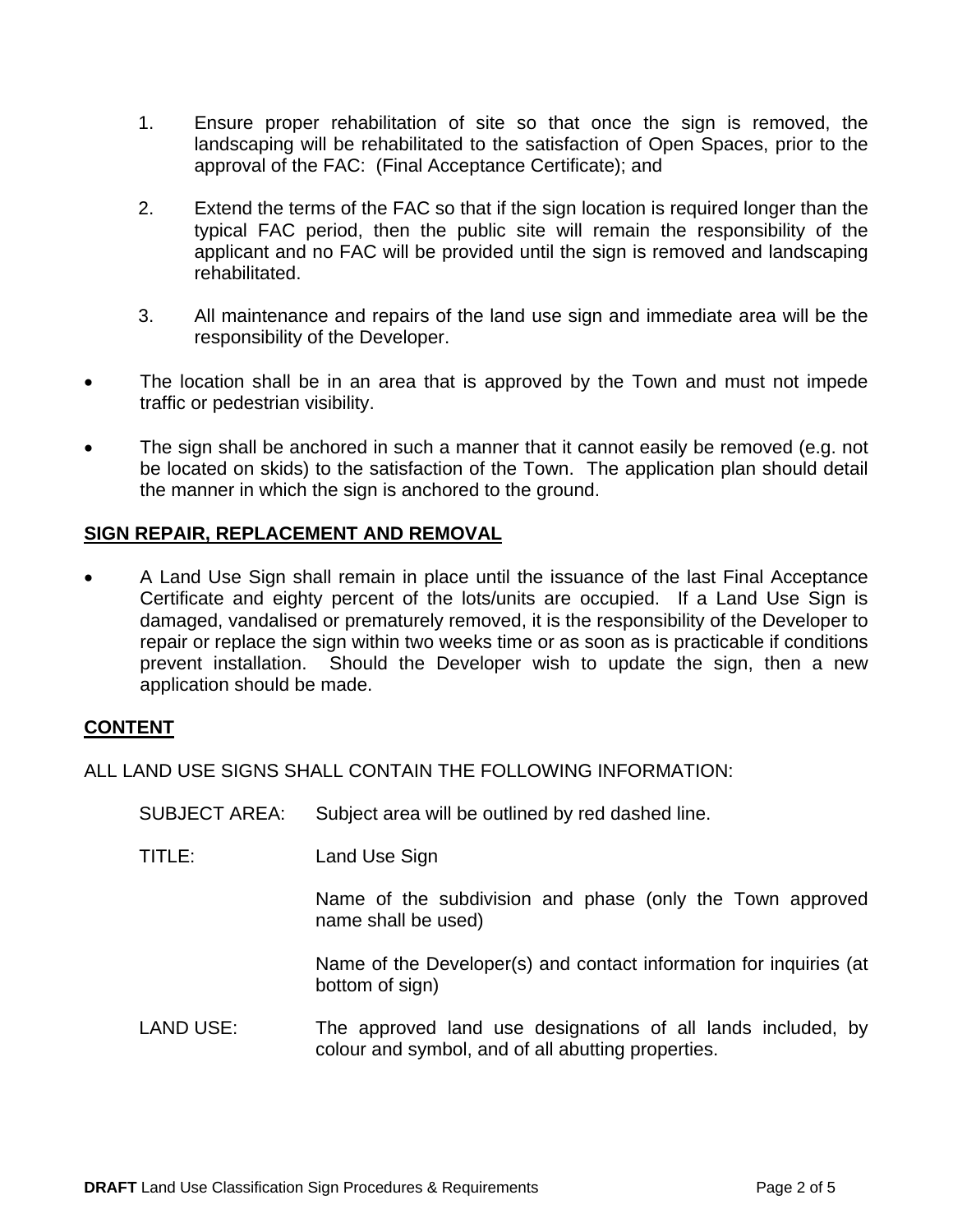- SUBDIVISION: The layout of either the APPROVED TENTATIVE PLAN or the layout of the APPROVED OUTLINE PLAN for the area. If the Outline Plan is used, the sign shall remain in the same location until the last Final Acceptance Certificate is issued for the outline plan area. The developer may also be required to update the sign as the various development agreements are approved.
- ROADS: Roads shall be shown in black and those other than residential shall be identified as collector, primary collector, major, or provincial highway.

Where a road is a "truck route", it shall be identified accordingly.

Where a collector, primary collector, major, or provincial extends beyond or adjoins the plan area, and will not be completed or built in the immediate future, it shall be marked "to be extended" or "future (street type)".

- LANES: Lanes shall be shown in black.
- PATHWAYS: Primary/Regional pathways shall be shown and delineated differently from secondary pathways.
- TOT LOTS: Tot lots and small parks shall be coloured tree green regardless of the land use designation.

OTHER FEATURES:

Super mailboxes – the legend will indicate that this is an approximate location.

Storm Water Retention Facilities – indicate "site will function only for the retention of storm water and is not for recreational use".

Lands designated Environmental Reserve and other open space areas that are not manicured should be indicated with hash marks

Sports fields should be denoted with an appropriate landscape symbol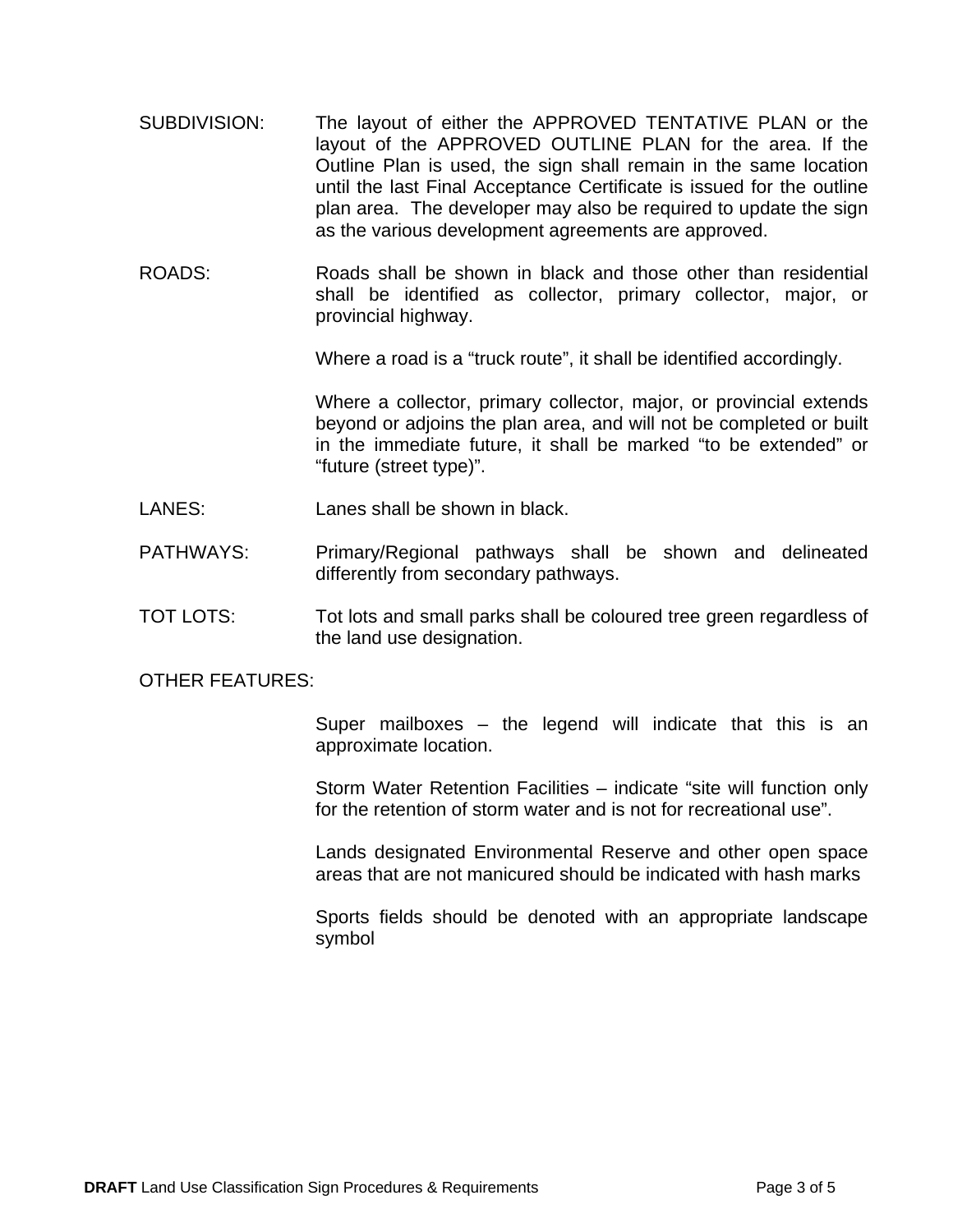## ADJACENT LANDS:

The use of all lands abutting the area covered by the sign shall be identified by way of the appropriate land use symbol and colour.

- SCALE: Signs shall be drawn to a minimum scale of 1:600. Scale shall be clearly indicated.
- NORTH ARROW: A north directional arrow.
- DATES: The date of approval and erection of the sign.

#### **LEGEND CONTENTS**

LEGEND: The legend will indicate the land use designation and utilize the colours shown in the Town of Okotoks Land Use Map as closely as possible (Land Use Map is available on the Town website at www.okotoks.ca).